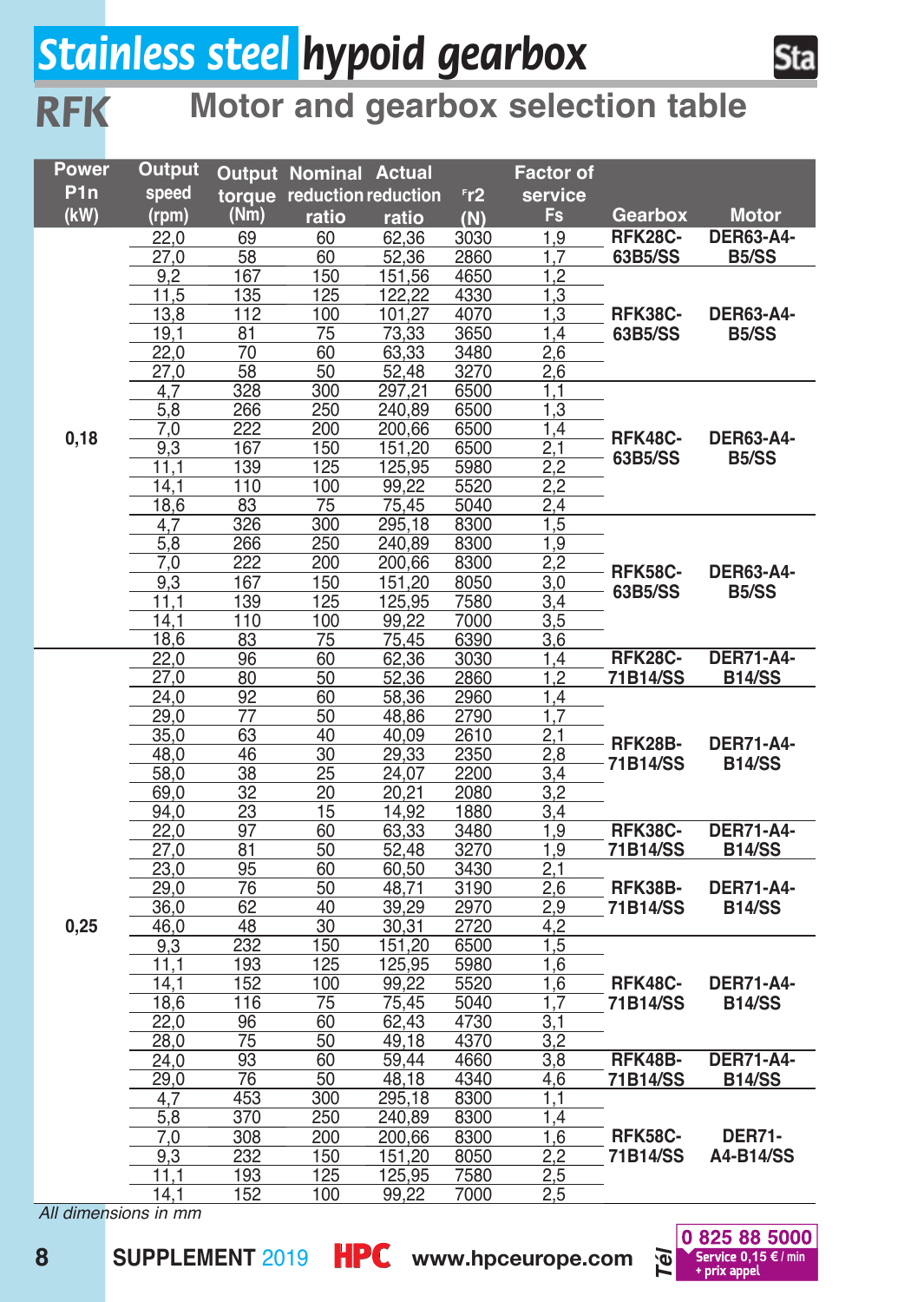# *Stainless steel hypoid gearbox*

| <b>Contract Contract Contract Contract Contract Contract Contract Contract Contract Contract Contract Contract Co</b><br>$\mathcal{L}(\mathcal{L})$<br>. .<br>$\mathcal{L}^{\text{max}}_{\text{max}}$ and $\mathcal{L}^{\text{max}}_{\text{max}}$ and $\mathcal{L}^{\text{max}}_{\text{max}}$ | $\mathcal{L}(\mathcal{L})$<br>_<br>$\mathcal{L}(\mathcal{L})$<br><b>Contract Contract Contract Contract Contract Contract Contract Contract Contract Contract Contract Contract Co</b><br>-<br>and the state of the state of the state of the state of the state of the state of the state of the state of th | -<br>and the state of the state of the state of the state of the state of the state of the state of the state of th | and the state of the state of the state of the state of the state of the state of the state of the state of th |
|-----------------------------------------------------------------------------------------------------------------------------------------------------------------------------------------------------------------------------------------------------------------------------------------------|---------------------------------------------------------------------------------------------------------------------------------------------------------------------------------------------------------------------------------------------------------------------------------------------------------------|---------------------------------------------------------------------------------------------------------------------|----------------------------------------------------------------------------------------------------------------|
|                                                                                                                                                                                                                                                                                               |                                                                                                                                                                                                                                                                                                               |                                                                                                                     |                                                                                                                |

| Power            | Output               |                 | <b>Output Nominal Actual</b> |                |                | <b>Factor of</b> |                            |                                   |
|------------------|----------------------|-----------------|------------------------------|----------------|----------------|------------------|----------------------------|-----------------------------------|
| P <sub>1</sub> n | speed                |                 | torque reduction reduction   |                | r <sub>2</sub> | service          |                            |                                   |
| (kW)             | (rpm)                | (Nm)            | ratio                        | ratio          | (N)            | Fs               | Gearbox                    | <b>Motor</b>                      |
|                  | 18,6                 | 116             | 75                           | 75,45          | 6390           | 2,6              |                            |                                   |
| 0,25             | 22,0                 | 96              | 60                           | 62.43          | 6000           | 5.0              | <b>RFK58C-</b>             | <b>DER71-</b>                     |
|                  | 28,0                 | 75              | 50                           | 49,18          | 5540           | 5,0              | 71B14/SS                   | A4-B14/SS                         |
|                  | 29,0                 | 113             | 50                           | 48,86          | 2790           | 1,1              |                            |                                   |
|                  | 35,0                 | 93              | 40                           | 40.09          | 2610           | 1.4              |                            |                                   |
|                  | 48,0                 | 68              | 30                           | 29,33          | 2350           | 1,9              |                            | <b>DER71-</b><br><b>B4-B14/SS</b> |
|                  | 58.0                 | 56              | 25                           | 24.07          | 2200           | 2,3              | <b>RFK28B-</b>             |                                   |
|                  | 69,0                 | 47              | 20                           | 20.21          | 2080           | 2.1              | 71B14/SS                   |                                   |
|                  | 94,0                 | 35              | 15                           | 14,92          | 1880           | 2,3              |                            |                                   |
|                  | 112,0                | 29              | 12,5                         | 12,47          | 1770           | 4,5              |                            |                                   |
|                  | 134,0                | 24              | 10                           | 10,47          | 1670           | 4.1              |                            |                                   |
|                  | 181,0                | 17,9            | 7,5                          | 7,73           | 1510           | 4,5              |                            |                                   |
|                  | 22,0                 | 144             | 60                           | 63,33          | 3480           | 1,3              | RFK38C-                    | <b>DER71-</b>                     |
|                  | 27,0                 | 119             | 50                           | 52,48          | 3270           | 1,3              | 71B14/SS                   | <b>B4-B14/SS</b>                  |
|                  | 23,0                 | 140             | 60                           | 60,50          | 3430           | 1.4              |                            |                                   |
|                  | 29,0<br>36,0         | 113<br>91       | 50<br>40                     | 48.71<br>39,29 | 3190<br>2970   | 1,8<br>2,0       |                            |                                   |
|                  | 46,0                 | 70              | 30                           | 30.31          | 2720           | 2,8              | RFK38B-                    | <b>DER71-</b>                     |
|                  | 57,0                 | $\overline{57}$ | 25                           | 24.44          | 2530           | 3,2              | 71B14/SS                   | <b>B4-B14/SS</b>                  |
|                  | 69,0                 | 47              | 20                           | 20,25          | 2380           | 3,2              |                            |                                   |
|                  | 95,0                 | 34              | 15                           | 14,67          | 2130           | 3,2              |                            |                                   |
| 0,37             | 9,3                  | 343             | 150                          | 151,20         | 6500           | 1,0              |                            | <b>DER71-</b><br><b>B4-B14/SS</b> |
|                  | 11.1                 | 286             | 125                          | 125,95         | 5980           | 1,0              | RFK48C-<br>71B14/<br>SS    |                                   |
|                  | 14,1                 | 225             | 100                          | 99,22          | 5520           | 1,1              |                            |                                   |
|                  | 18,6                 | 171             | 75                           | 75,45          | 5040           | 1,2              |                            |                                   |
|                  | 22,0                 | 142             | 60                           | 62,43          | 4730           | 2,1              |                            |                                   |
|                  | 28,0                 | 112             | 50                           | 49.18          | 4370           | 2,1              |                            |                                   |
|                  | 24.0                 | 138             | 60                           | 59,44          | 4660           | 2,5              | RFK48B-                    | <b>DER71-</b><br><b>B4-B14/SS</b> |
|                  | 29,0                 | 112             | 50                           | 48,18          | 4340           | 3,1              | 71B14/SS                   |                                   |
|                  | 35,0                 | 93              | 40                           | 40,13          | 4080           | 3,2              |                            |                                   |
|                  | 7.0                  | 456             | 200                          | 200,66         | 8300           | 1.1              |                            |                                   |
|                  | 9,3                  | 343             | 150                          | 151,20         | 8050           | 1,5              |                            |                                   |
|                  | 11,1                 | 286             | 125                          | 125,95         | 7580           | $\overline{1,7}$ | <b>RFK58C-</b>             | <b>DER71-</b>                     |
|                  | 14.1                 | 225             | 100                          | 99.22          | 7000           | 1.7              | 71B14/SS                   | <b>B4-B14/SS</b>                  |
|                  | 18,6                 | 171<br>142      | 75                           | 75,45          | 6390           | 1,8<br>3,4       |                            |                                   |
|                  | 22,0                 | 112             | 60<br>50                     | 62,43<br>49.18 | 6000           | 3,4              |                            |                                   |
|                  | 28,0<br>24.0         | 137             | 60                           | 59.04          | 5540<br>5890   | 3,6              | RFK58B-                    | <b>DER71-</b>                     |
|                  | 29,0                 | 112             | 50                           | 48,18          | 5500           | 4,5              | 71B14/SS                   | <b>B4-B14/SS</b>                  |
|                  | 48,0                 | 101             | 30                           | 29,33          | 2350           | 1,3              |                            |                                   |
|                  | 58,0                 | 83              | 25                           | 24,07          | 2200           | 1,6              |                            |                                   |
|                  | 69,0                 | 70              | $\overline{20}$              | 20,21          | 2080           | 1,4              |                            |                                   |
|                  | 94,0                 | 51              | 15                           | 14,92          | 1880           | 1,6              | RFK28B-<br>80B14/SS        | <b>DER80-</b>                     |
|                  | 112,0                | 43              | 12,5                         | 12,47          | 1770           | $\overline{3,0}$ |                            | A4-B14/SS                         |
|                  | 134,0                | 36              | 10                           | 10.47          | 1670           | 2,8              |                            |                                   |
| 0,55             | 181,0                | 27              | 7,5                          | 7,73           | 1510           | 3.0              |                            |                                   |
|                  | 29,0                 | 168             | 50                           | 48.71          | 3190           | 1,2              |                            |                                   |
|                  | 36,0                 | 136             | 40                           | 39,29          | 2970           | 1,3              | <b>RFK38B-</b><br>80B14/SS | <b>DER80-</b>                     |
| All dimono       | 46.0                 | 105             | 30                           | 30,31          | 2720           | 1,9              |                            | A4-B14/SS                         |
|                  | 57,0                 | 84              | 25                           | 24,44          | 2530           | 2,1              |                            |                                   |
|                  | 69,0<br>$\sum$<br>m. | 70              | 20                           | 20,25          | 2380           | 2,1              |                            |                                   |



**Sta** 

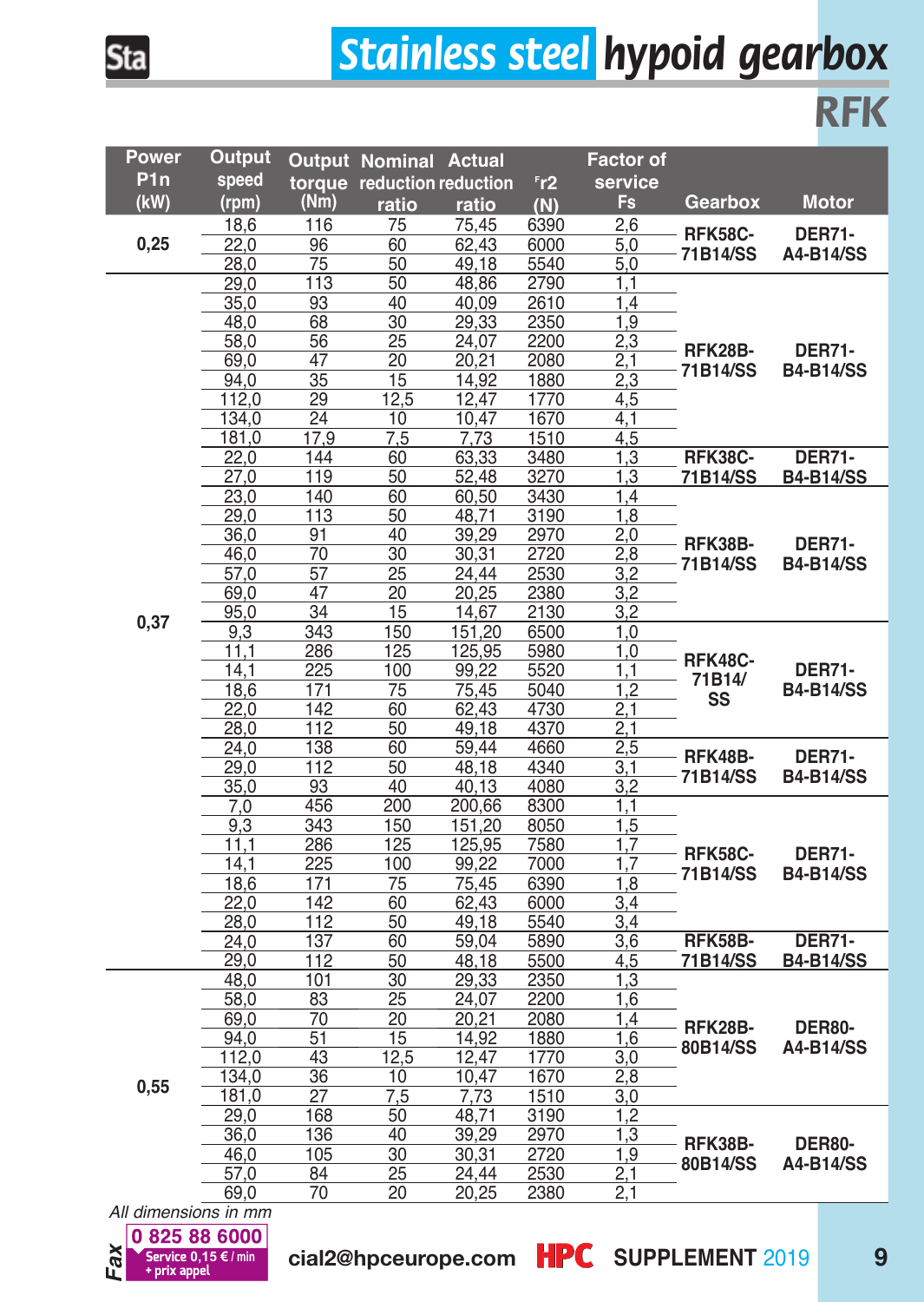## *Stainless steel hypoid gearbox inox*

*RFK*



#### **Motor and gearbox selection table**

| Power            | Output       |                 | <b>Output Nominal Actual</b> |                |              | <b>Factor of</b> |                     |                                   |
|------------------|--------------|-----------------|------------------------------|----------------|--------------|------------------|---------------------|-----------------------------------|
| P <sub>1</sub> n | speed        |                 | torque reduction reduction   |                | Fr2          | service          |                     |                                   |
| (kW)             | (rpm)        | (Nm)            | ratio                        | ratio          | (N)          | Fs               | Gearbox             | <b>Motor</b>                      |
|                  | 95,0         | 51              | 15                           | 14,67          | 2130         | 2,2              |                     |                                   |
|                  | 110,0        | 44              | 12,5                         | 12,67          | 2030         | 4,1              | RFK38B-             | <b>DER80-</b>                     |
|                  | 133,0        | 36              | 10                           | 10,5           | 1910         | 4,1              | 80B14/SS            | A4-B14/SS                         |
|                  | 184,0        | 26              | 7,5                          | 7,6            | 1710         | 4,2              |                     |                                   |
|                  | 22,0         | 211             | 60                           | 62,43          | 4730         | 1,4              | RFK48C-             | <b>DER80-</b>                     |
|                  | 28,0         | 166             | 50                           | 49,18          | 4370         | 1,4              | 80B14/SS            | A4-B14/SS                         |
|                  | 24,0         | 205             | 60                           | 59,44          | 4660         | 1.7              |                     |                                   |
|                  | 29,0         | 166             | 50                           | 48,18          | 4340         | $\overline{2,1}$ |                     |                                   |
|                  | 35,0         | 139             | 40                           | 40,13          | 4080         | 2,2              | RFK48B-             | <b>DER80-</b>                     |
|                  | 46,0         | 104             | 30                           | 30,24          | 3720         | 3,4              | 80B14/SS            | A4-B14/SS                         |
| 0,55             | 56,0         | 87              | $\overline{25}$              | 25,19          | 3500         | $\overline{3,5}$ |                     |                                   |
|                  | 71,0         | 68              | 20                           | 19,84          | 3230         | $\overline{3,5}$ |                     |                                   |
|                  | 93,0         | 52              | 15                           | 15,09          | 2950         | 3,8              |                     |                                   |
|                  | 11.1         | 425             | 125                          | 125,95         | 7580         | 1.1              |                     |                                   |
|                  | 14,1         | 335             | 100                          | 99,22          | 7000         | 1,1              | <b>RFK58C-</b>      | <b>DER80-</b>                     |
|                  | 18,6         | 255             | $\overline{75}$              | 75,45          | 6390         | 1,2              | 80B14/SS            | A4-B14/SS                         |
|                  | 22,0         | 211             | 60                           | 62,43          | 6000         | 2,3              |                     |                                   |
|                  | 28,0         | 166<br>204      | 50<br>60                     | 49.18<br>59,04 | 5540         | 2,3<br>2,5       |                     |                                   |
|                  | 24,0<br>29,0 | 166             | 50                           | 48,18          | 5890<br>5500 | 3,0              | RFK58B-             | <b>DER80-</b>                     |
|                  | 35,0         | 139             | 40                           | 40,13          | 5170         | 3,5              | 80B14/SS            | A4-B14/SS                         |
|                  | 46,0         | 104             | $\overline{30}$              | 30,24          | 4710         | 4,8              |                     |                                   |
|                  | 58,0         | 113             | $\overline{25}$              | 24,07          | 2200         | 1,1              |                     |                                   |
|                  | 69,0         | 95              | 20                           | 20,21          | 2080         | 1,1              | RFK28B-<br>80B14/SS | <b>DER80-</b><br><b>B4-B14/SS</b> |
|                  | 94,0         | 70              | 15                           | 14,92          | 1880         | $\overline{1.1}$ |                     |                                   |
|                  | 112,0        | 59              | 12,5                         | 12,47          | 1770         | 2,2              |                     |                                   |
|                  | 134,0        | 49              | 10                           | 10,47          | 1670         | $\overline{2,0}$ |                     |                                   |
|                  | 181,0        | 36              | 7,5                          | 7,73           | 1510         | 2,2              |                     |                                   |
|                  | 46,0         | 143             | 30                           | 30,31          | 2720         | 1,4              |                     | <b>DER80-</b><br><b>B4-B14/SS</b> |
|                  | 57,0         | 115             | 25                           | 24,44          | 2530         | 1,6              | RFK38B-<br>80B14/SS |                                   |
|                  | 69,0         | 95              | 20                           | 20,25          | 2380         | 1,6              |                     |                                   |
|                  | 95,0         | 69              | 15                           | 14,67          | 2130         | 1,6              |                     |                                   |
|                  | 110,0        | 60              | 12,5                         | 12,67          | 2030         | 3,0              |                     |                                   |
|                  | 133,0        | 49              | $\overline{10}$              | 10,50          | 1910         | 3,0              |                     |                                   |
|                  | 184,0        | 36              | 7,5                          | 7,60           | 1710         | 3,1              |                     |                                   |
|                  | 22.0         | 287             | 60                           | 62,43          | 4730         | 1,0              | RFK48C-             | <b>DER80-</b>                     |
| 0,75             | 28,0         | 226             | 50                           | 49,18          | 4370         | 1,1              | 80B14/SS            | <b>B4-B14/SS</b>                  |
|                  | 24,0         | 280             | 60                           | 59,44          | 4660         | 1,3              |                     |                                   |
|                  | 29,0         | 227             | 50                           | 48,18          | 4340         | $\overline{1,5}$ |                     |                                   |
|                  | 35,0         | 189             | 40<br>$\overline{30}$        | 40,13          | 4080         | 1,6              | RFK48B-             | <b>DER80-</b>                     |
|                  | 46,0<br>56,0 | 142<br>119      | $\overline{25}$              | 30,24<br>25,19 | 3720<br>3500 | 2,5<br>2,5       | 80B14/SS            | <b>B4-B14/SS</b>                  |
|                  | 71,0         | 93              | 20                           | 19,84          | 3230         | 2,6              |                     |                                   |
|                  | 93,0         | $\overline{71}$ | 15                           | 15,09          | 2950         | 2,8              |                     |                                   |
|                  | 22,0         | 287             | 60                           | 62,43          | 6000         | 1.7              |                     |                                   |
|                  | 28,0         | 226             | 50                           | 49,18          | 5540         | 1.7              |                     |                                   |
|                  | 24,0         | 278             | 60                           | 59,04          | 5890         | $\overline{1,8}$ |                     |                                   |
|                  | 29,0         | 227             | 50                           | 48,18          | 5500         | 2,2              | RFK48C-             | <b>DER80-</b>                     |
|                  | 35,0         | 189             | 40                           | 40,13          | 5170         | 2,5              | 80B14/SS            | <b>B4-B14/SS</b>                  |
|                  | 46,0         | 142             | 30                           | 30,24          | 4710         | 3,5              |                     |                                   |
|                  | 56,0         | 119             | 25                           | 25,19          | 4430         | 4,0              |                     |                                   |

*All dimensions in mm*